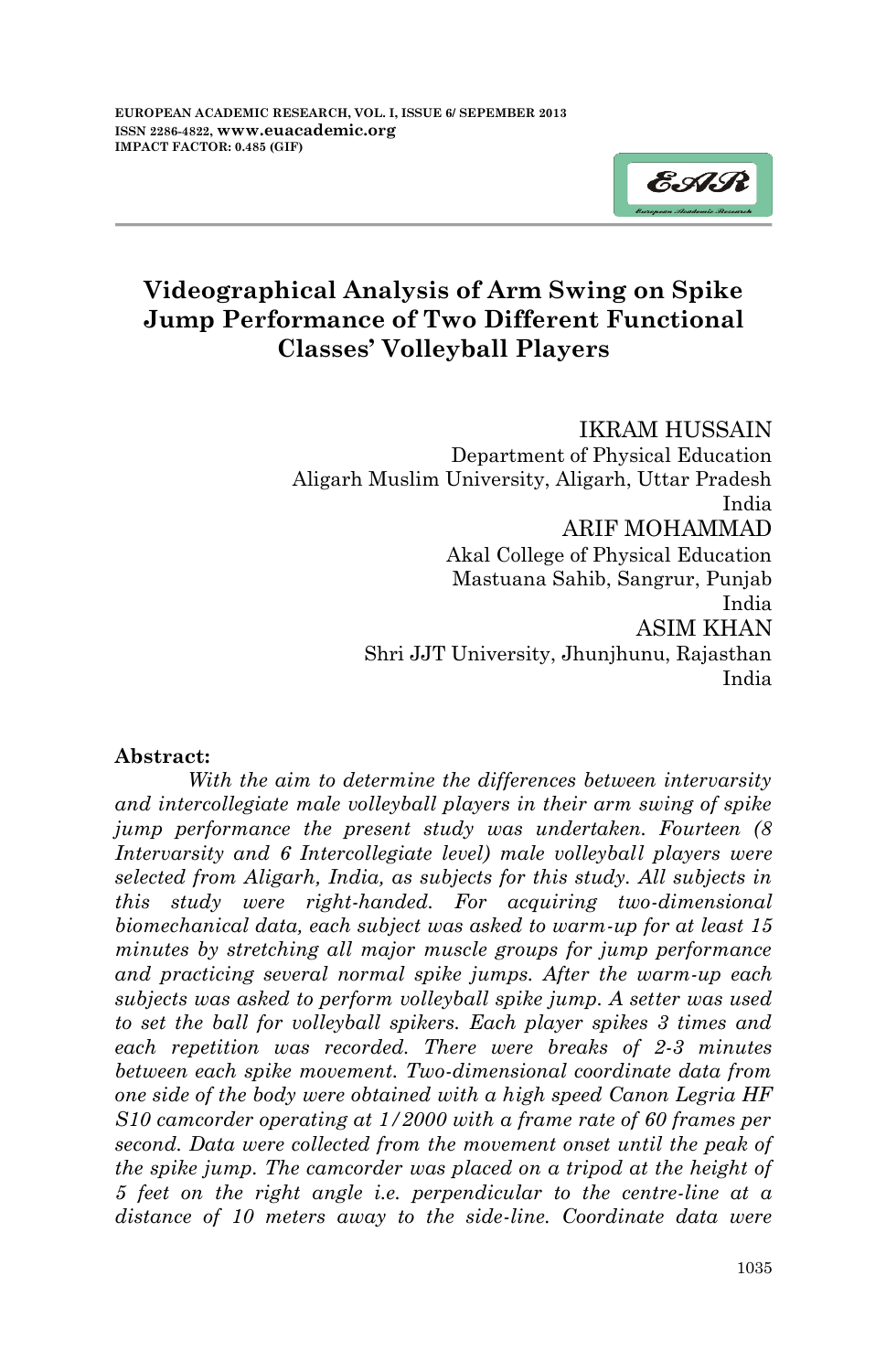*digitized with the help of Silicon Coach Pro7 motion analysis software. The kinematic variables for this were taken as the jump height (JH), range of motion (RoM), angular velocity (AV), hyperextension joint angle at shoulder joint (HJASJ) and duration of arm swing (DAS). The one tailed t-test was used for statistical analysis of the data. Results of study indicated that there is a significant difference between intervarsity and intercollegiate level male volleyball players in their volleyball spike jump performance.* 

**Key words**: Volleyball, arm swing, spike jump, intervarsity, intercollegiate

### **Introduction**

Amendments of rules completely change the structure of modern volleyball game and make attack (spiking) the main tactic to score (Mondal & Bhowmick 2013). In spiking the height of hand and ball is a relevant parameter for success (Tillman, Haas, Brunt & Bennett 2004). A higher ball impact location allows more possibilities for technical and tactical variation. When the spiking ball reaches the height at which a volleyball player is able to jump, this is of great concern from the mechanics point of view. Success in attack is more likely to depend on the higher jumping ability of the player because increasing the jump will increase the area of opposition court open to the attacker (Hussain, Khan & Mohammad 2011; Enoka 1971) and it also increases the time during which attack is possible (Baudin 1980). Therefore, the optimization of jump height is in the focus of research. In the literature, coherencies between different parameters of lower limb to the jump height were analyzed (Wagner, Tilp, Duvillard, & Mueller 2009; Tilp, Wagner & Muller 2008; Kensaku et al. 1999; Coleman, Benham, & Northcott 1993; Coutts 1982). Several studies showed that arm swing has a significant influence on jump height (Wagner et al. 2009; Moore et al. 2007; Baudin 1980). These studies indicated that an arm swing increases the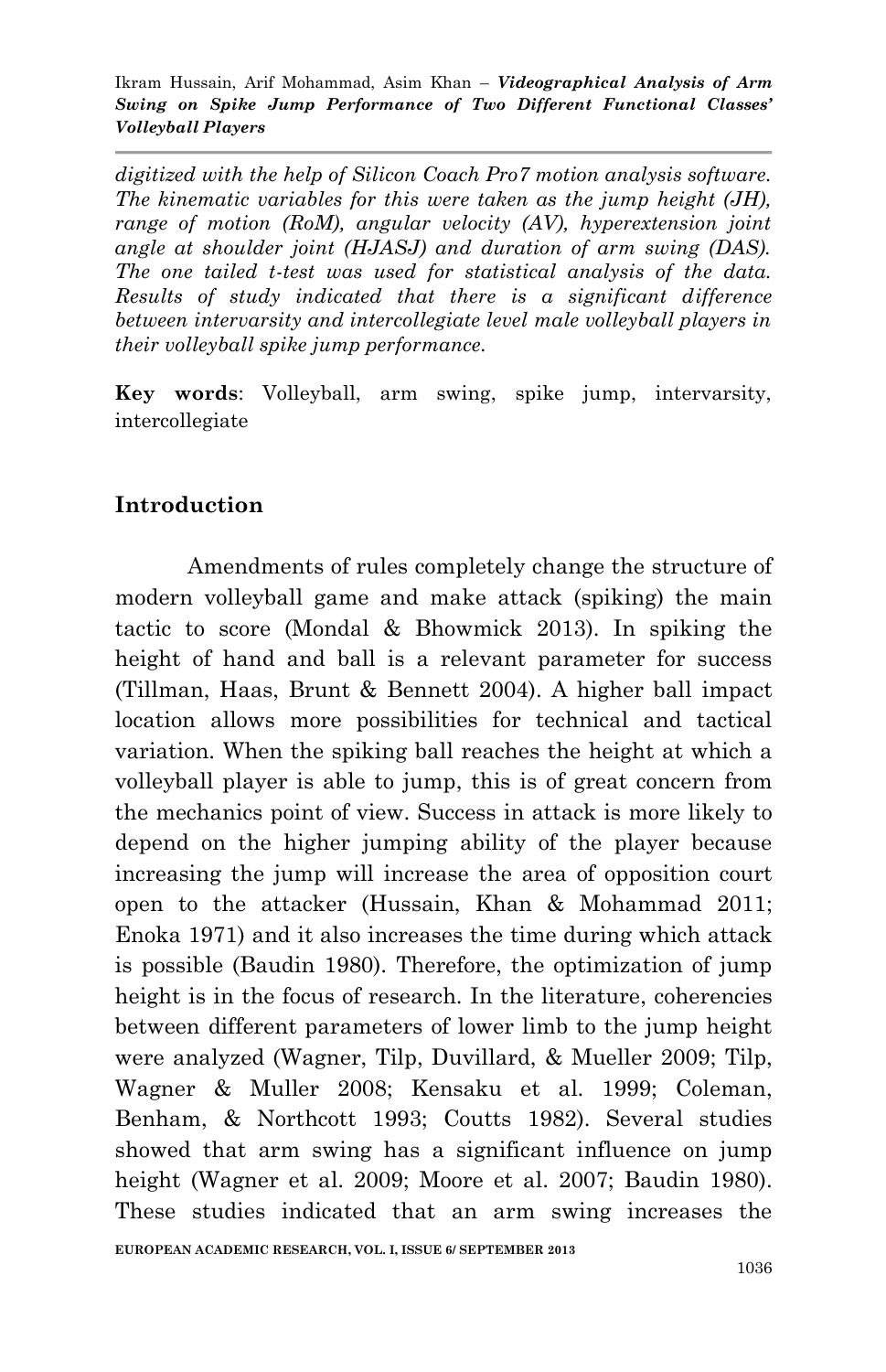angular velocity and torque at lower extremity joints, the centre of mass height, and velocity at takeoff for a countermovement jump (Benedicte et al. 2010; Kensaku et al., 1999). Additionally, Hsieh and Heise (2006) found that arm swing was one of the most important factors which contributed to volleyball spike jump height. These studies examined the effect of arm swing on jump height, while few of them have examined the performance of the arm swing in different skill level players (Endo & Masumura 2007; Ridgway & Hamilton 1991; Marquez, Masumura & Ae 2005). Additionally, the volleyball coaching texts adequately explain the importance of arm swing for the volleyball spike jump. The reason for one player's ability to perform a volleyball spike jump more successfully than another is not generally obvious. The complexity of this skill demands the isolation of component variables which must then be evaluated as to (a) their contribution to the resulting jump and (b) the importance of this contribution.

Thus, this study was designed to examine the arm swing which influences the volleyball spike jump performance, on selected kinematic factors at intervarsity and intercollegiate level male volleyball players.

## **Methods and materials**

# *Participants*

A total of fourteen (8 Intervarsity and 6 Intercollegiate level) male volleyball players were taken as subjects for the study from Aligarh, a district of Uttar Pradesh, India. The intervarsity player's mean age, height and body weight were recorded as 22.5 years  $(\pm 2.14)$ , 177.50 cm  $(\pm 5.61)$  and 69.50 kg  $(± 9.21)$ , respectively, whereas intercollegiate players' mean age, height and body weight were recorded as  $18.33$  years  $(±$ 1.71), 166.5 cm  $(\pm 3.30)$  and 57.17 kg  $(\pm 7.93)$ , respectively. All subjects in this study were right-handed volleyball players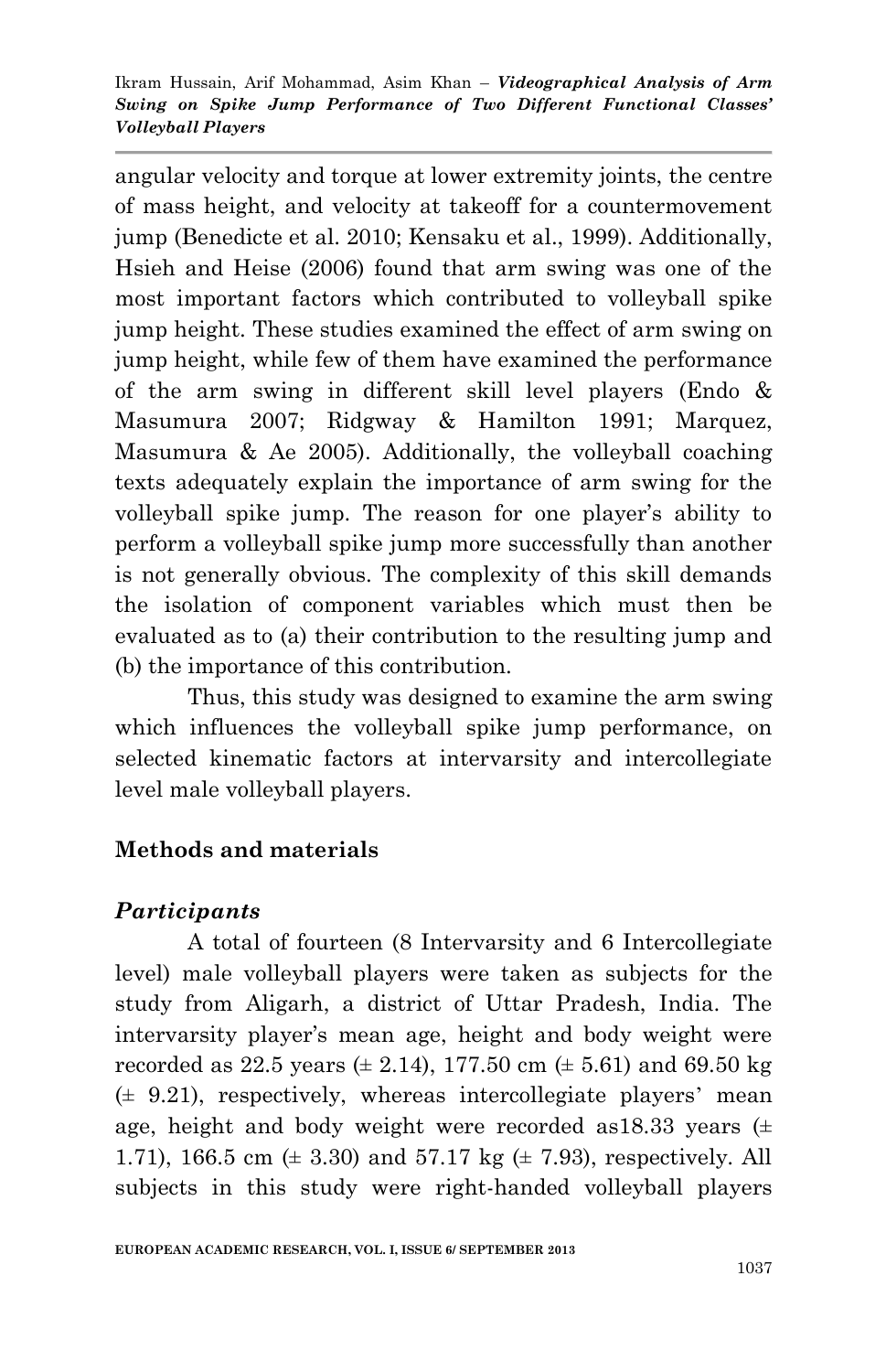(spikers). They all were healthy and did not have any injury reported within the last year.

### *Apparatus and Equipment used for the Study*

One Canon Legria HF S10 camcorder with tripod, measuring tap, portable weighing machine, Silicon Coach Pro7 motion analysis software, SPSS-16 software and volleyball were used in this investigation.

### *Procedure of Data Acquisition*

To obtain two-dimensional videographical data a high speed Canon Legria HF S10 camcorder operating at shutter speed of 1/2000, with a frame rate of 60 frames per second was used. The camcorder was placed on a tripod at the height of 5 feet on the right angle i.e. perpendicular to the side-line at a distance of 13 meters away from the point of jump (see Figure 1). Prior to acquiring data each subject was asked to warm-up for at least 15 minutes by stretching all major muscle groups for performance and practicing several normal spike jumps. After the warm-up subjects were asked to perform volleyball spike jump. A setter was used to set the ball for spike. Every player spikes at an interval of 2-3 minutes and their performance was recorded. Data were collected from the onset of movement until the peak of the spike jump. Recorded data were downloaded in computer and coordinate data were digitized with the help of Silicon Coach Pro7 motion analysis software. The variables for this study were taken as the jump height (JH), range of motion (RoM), angular velocity (AV), hyperextension joint angle at shoulder joint (HJASJ), and duration of arm swing (DAS).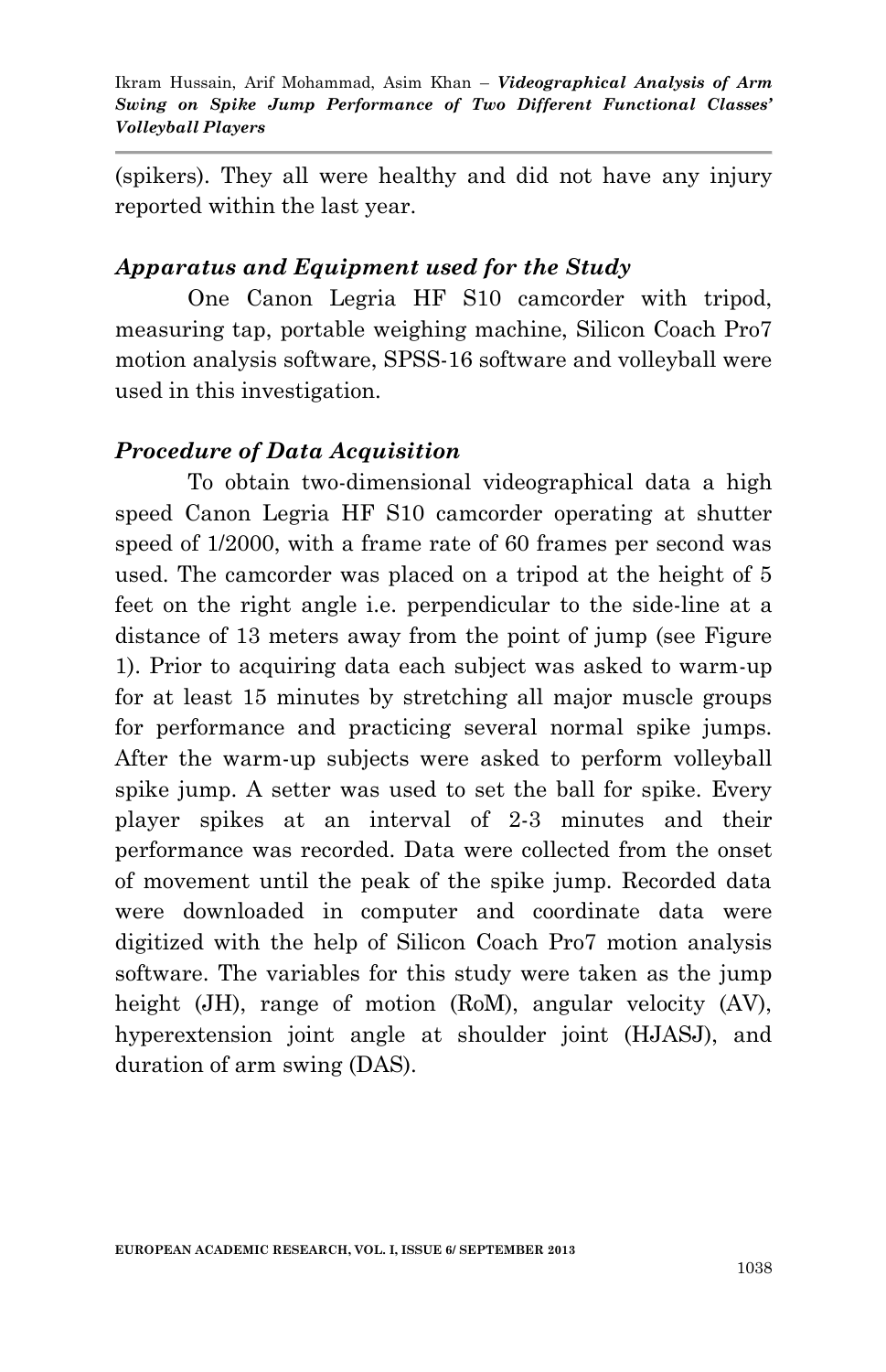

**Figure 1:** Experimental setup showing of subject, setter and camcorder position

#### *Statistical Analysis*

To infer any endeavour there is a requirement of an appropriate statistical treatment. In this study a t test was used to analyze the data and to infer the difference between intervarsity and intercollegiate male volleyball players.

#### **Results**

Results of any practice or exercise are important since a result of any endeavour (scientific investigation) tells us what is the truth or fact regarding any practice or exercise. The results of this investigation are presented in the preceding table.

**Table 1: Indicating mean, SD, mean differences (MD) and calculated t of biomechanical variables of arm swing performance between two different functional classes male volleyball players**.

|                  | Intervarsity<br><b>Players</b> |                     | Intercollegiate<br><b>Players</b> |                     |                      |         |
|------------------|--------------------------------|---------------------|-----------------------------------|---------------------|----------------------|---------|
| <b>Variables</b> | Mean                           | SD                  | Mean                              | <b>SD</b>           | <b>MD</b>            | Cal. t  |
| JН               | 0.66 <sub>m</sub>              | $\pm 0.09m$         | $0.47$ m                          | $\pm 0.06$ cm       | $0.19 \; \mathrm{m}$ | $2.85*$ |
| RoM              | 234.88°                        | $\pm 27.03^{\circ}$ | $167.33^{\circ}$                  | $\pm 28.35^{\circ}$ | $66.55^{\circ}$      | $3.13*$ |

**EUROPEAN ACADEMIC RESEARCH, VOL. I, ISSUE 6/ SEPTEMBER 2013**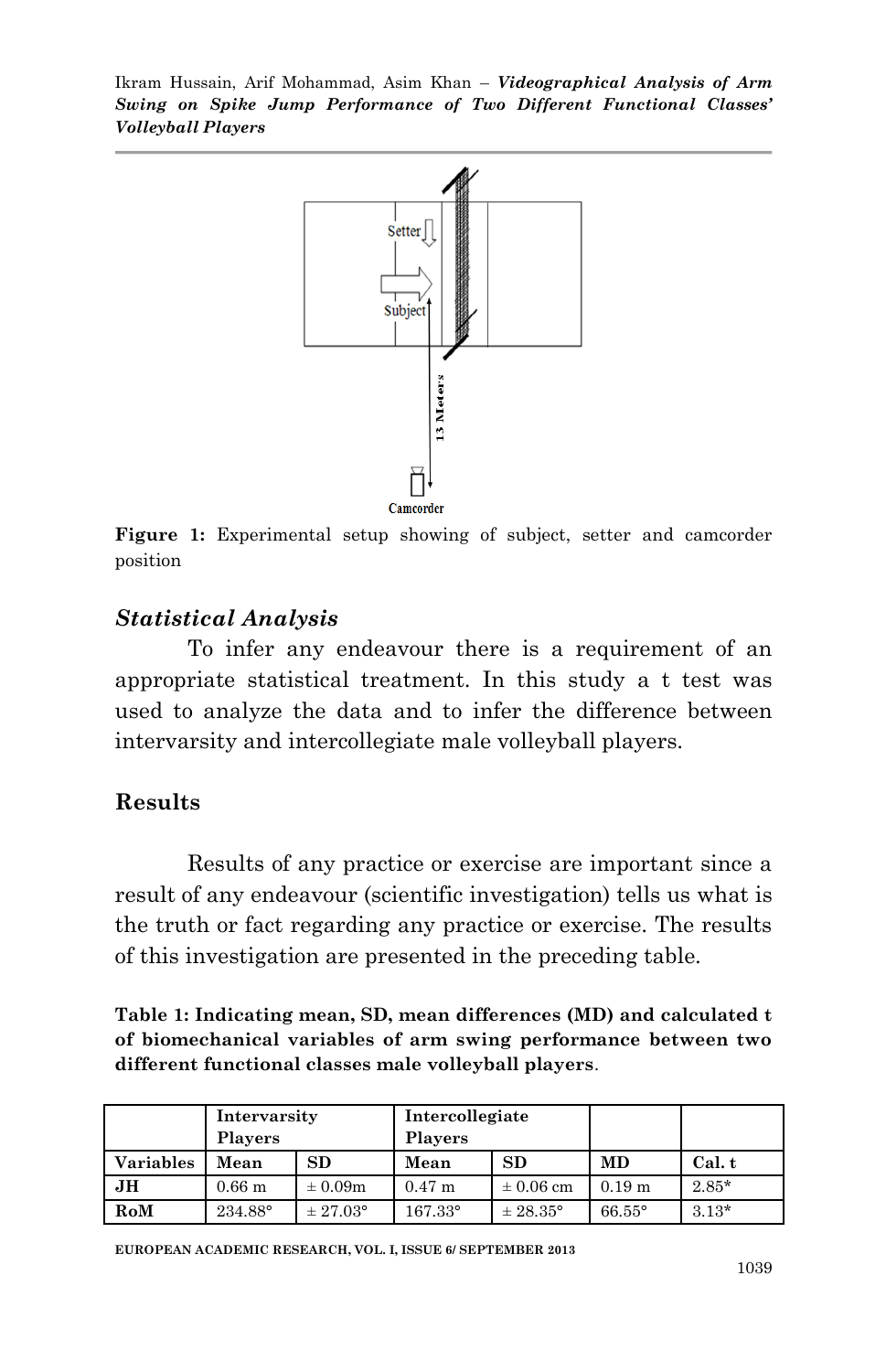Ikram Hussain, Arif Mohammad, Asim Khan – *Videographical Analysis of Arm Swing on Spike Jump Performance of Two Different Functional Classes' Volleyball Players*

| AV           | $460.00^{\circ}$ | $\pm 53.30^{\circ}$ | $361.83^{\circ}$ | $± 81.15^{\circ}$   | $98.17^{\circ}$     | $5.85*$ |
|--------------|------------------|---------------------|------------------|---------------------|---------------------|---------|
| <b>HJASJ</b> | $102.00^{\circ}$ | $\pm 24.05^{\circ}$ | $71.33^{\circ}$  | $\pm 25.01^{\circ}$ | $30.67^{\circ}$     | $4.44*$ |
| <b>DAS</b>   | $0.30$ sec       | $\pm 0.05$ sec      | $0.21$ sec       | $\pm 0.05$ sec      | 0.09 <sub>sec</sub> | $4.75*$ |
| .<br>_____   |                  | _____               |                  |                     | ____                |         |

\*Significant at 0.05 level of significance with 12 df Tab.  $t = 1.78$ 

The results of statistical analysis of arm swing variables' viz. jump height (JH), range of motion (RoM), angular velocity (AV), hyperextension joint angle at shoulder joint (HJASJ) and duration of arm swing (DAS), between intervarsity and intercollegiate level male volleyball players revealed that there is a statistical significance difference between all the variables considered (For JH the cal. t was 2.85, for RoM the cal. t was 3.13, for AV the cal. t was 5.85, for HJASJ the cal. t was 4.44 and for DAS the cal. t was 4.75 reported). All the calculated t concerning selected variable of arm swing was found more than tabulated t (1.78) at 0.05 level of confidence with 12 degree of freedom, which shows significant differences between both experimental groups.

#### **Figure 3: Illustration showing the mean difference of jump height between intervarsity and intercollegiate male volleyball players**

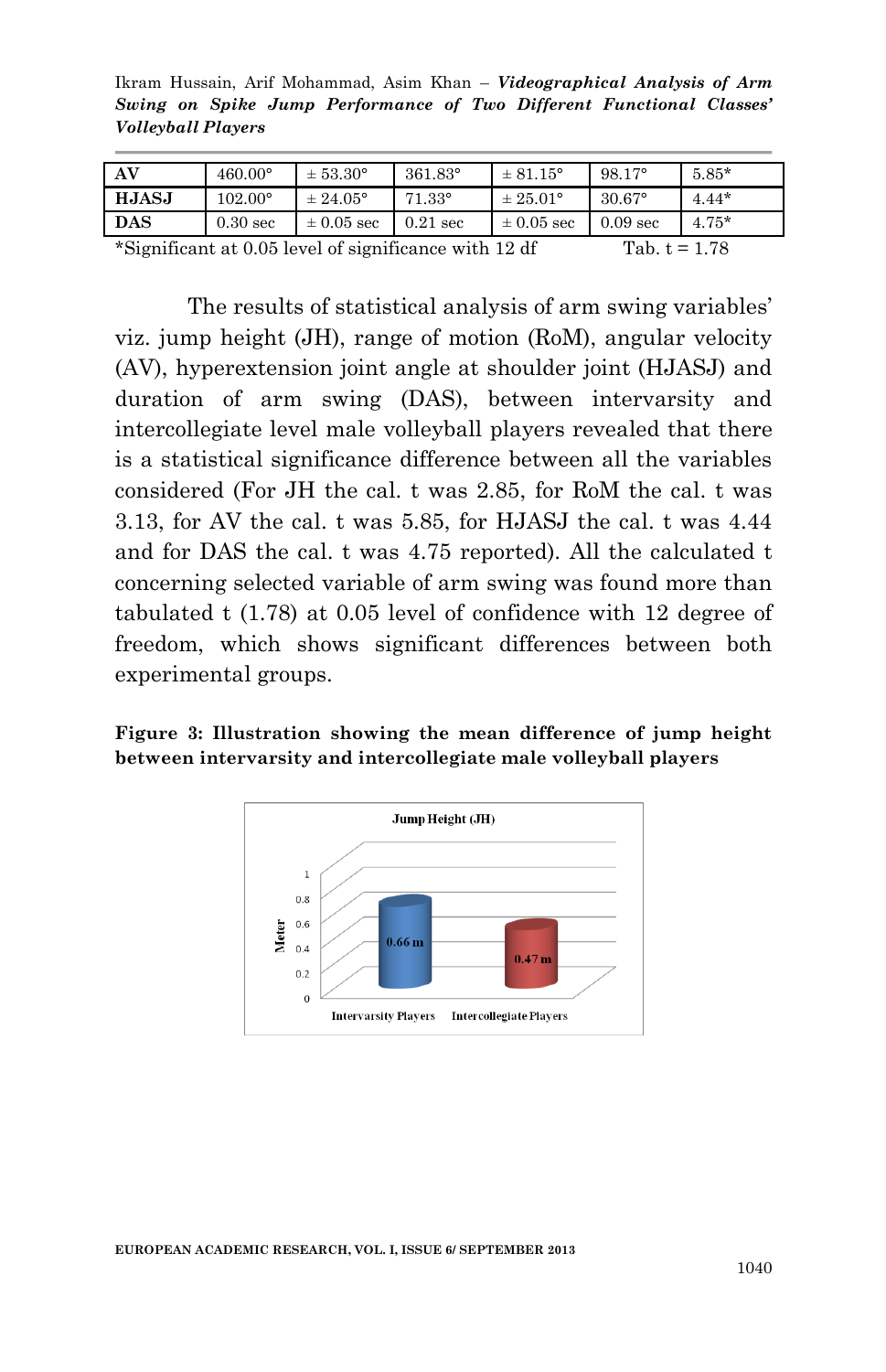**Figure 4: Illustration showing the mean difference of range of motion between intervarsity and intercollegiate male volleyball players**



#### **Figure 5: Illustration showing the mean difference of angular velocity between intervarsity and intercollegiate male volleyball players**



#### **Figure 6: Illustration showing the mean difference of hyperextension joint angle at shoulder joint between intervarsity and intercollegiate male volleyball players**



**EUROPEAN ACADEMIC RESEARCH, VOL. I, ISSUE 6/ SEPTEMBER 2013**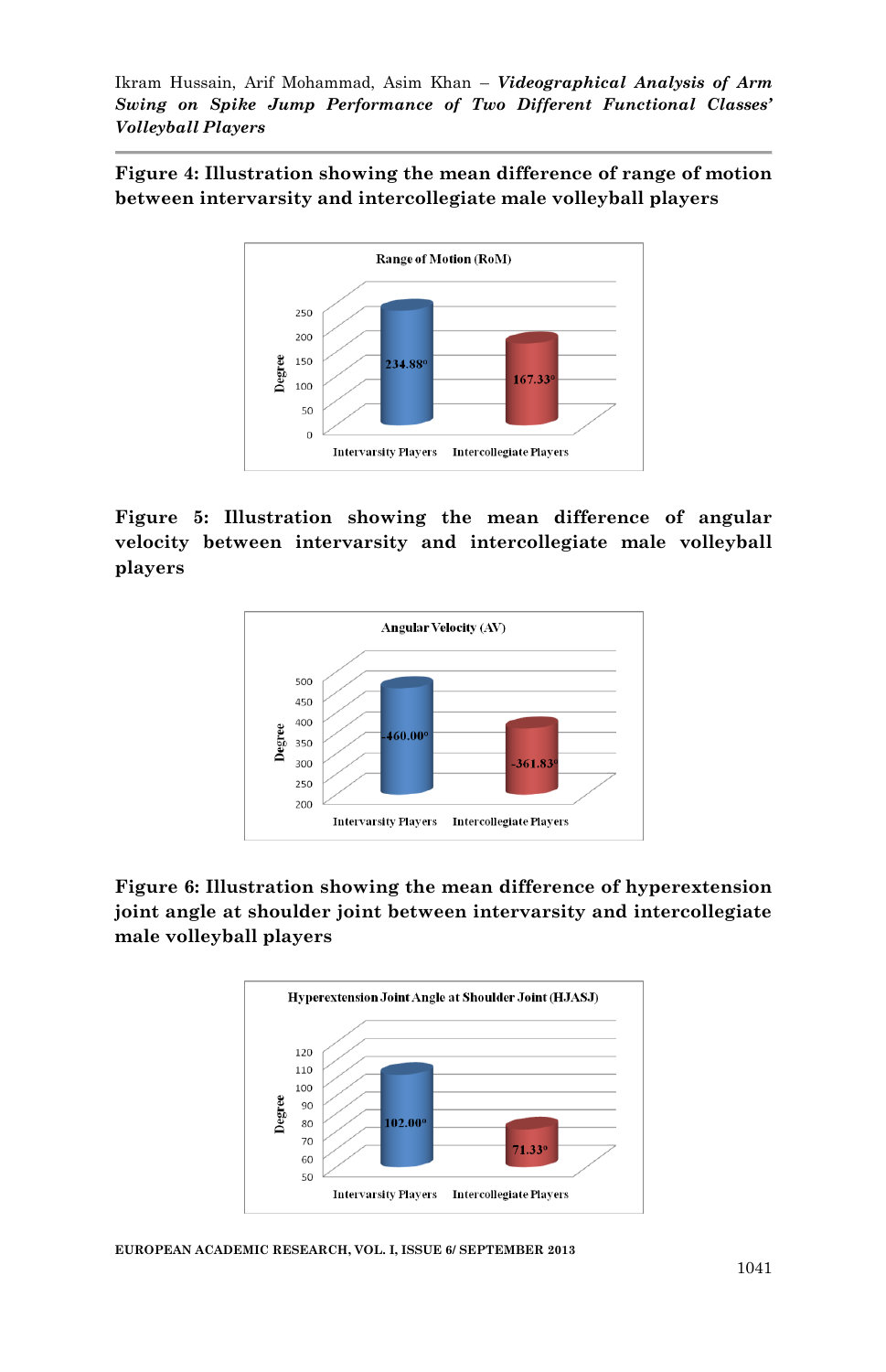**Figure 7: Illustration showing the mean difference of coordination between intervarsity and intercollegiate male volleyball players**



### **Discussion**

A successful volleyball spike jump performance demands different factors concerning spike jump. An appropriate amount of concerning factors or we can say balanced combination of those variables results in optimum performance level. Arm swing of spike jump was taken into account as one of these variables (Romer & Kuhlmann 2008; Hsieh & Heise 2006).

Results of this study indicated that intervarsity level volleyball players have better level of spike jump performance in comparison with intercollegiate level. The findings of the study supported by the contemporary investigators as Hussain, Mohammad and Khan (2011) investigated kinematic factors and volleyball spike jump performance of two national and state level male volleyball players and reported insignificant difference. In a different study Hsieh and Heise (2008) investigated the arm swing of volleyball spike jump performance between advanced and recreational female players and found advanced players performed significantly higher than recreation players. Marquez, Masumura and Ae (2005) biomechanically analyzed the spike motion of average, top and lower skill levels groups of male volleyball players and reported in their findings that top skill level players exhibited better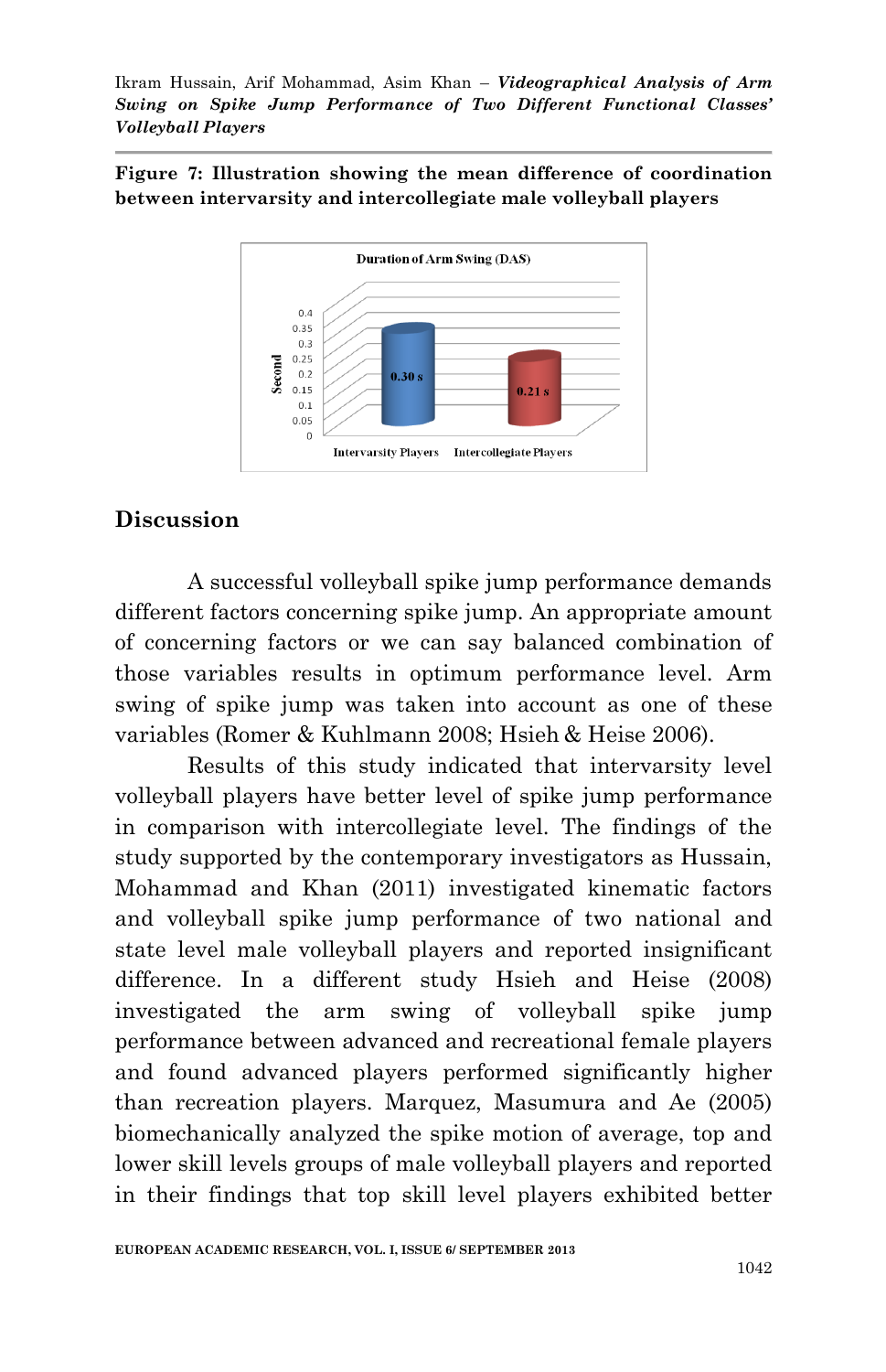spike motion in comparison with other two skill level groups players. Ridgway and Hamilton (1991) in their study examine the spiking technique of elite and recreational female volleyball players and found that spiking technique of elite volleyball players were far better than intercollegiate volleyball players.

The results of the study further verify that the jump height, which is an influential variable of spike jump performance, was much higher in the intervarsity level volleyball players in comparison with intercollegiate level volleyball players. The reason might be the arm swing which is a requisite to enhance the jump height, this being reported as higher in the intervarsity level volleyball players, which automatically increase the range of motion as well as angular velocity. One of the main reasons for a significant difference between intervarsity and intercollegiate level volleyball players in their arm swing performance is the higher hyperextension of joint angle at shoulder joint which results in the increase of duration of arm swing as when the duration of arm swing increase is provided higher range of motion as well as angular velocity, which increases the spike jump performance.

During the approach phase, intervarsity players brought the arm back farther and earlier prior to the impact of both feet when compared to intercollegiate players. This process assists the arm to store and release the energy from the muscle and tendon at lower extremities, meanwhile helping the trunk to move upward (Hsieh & Heise 2006). That is, the increased range of motion for the arm swing in addition to the earlier time of initiation allowed the arm to generate more energy, which is transferred to various body parts to improve vertical jump performance (Li-Fang & Gin-Chang 2008). The use of arms was found to increase the jump height of the intervarsity level male volleyball players significantly more than that of intercollegiate level players. The differences are swings in jumping movements, which affect intervarsity and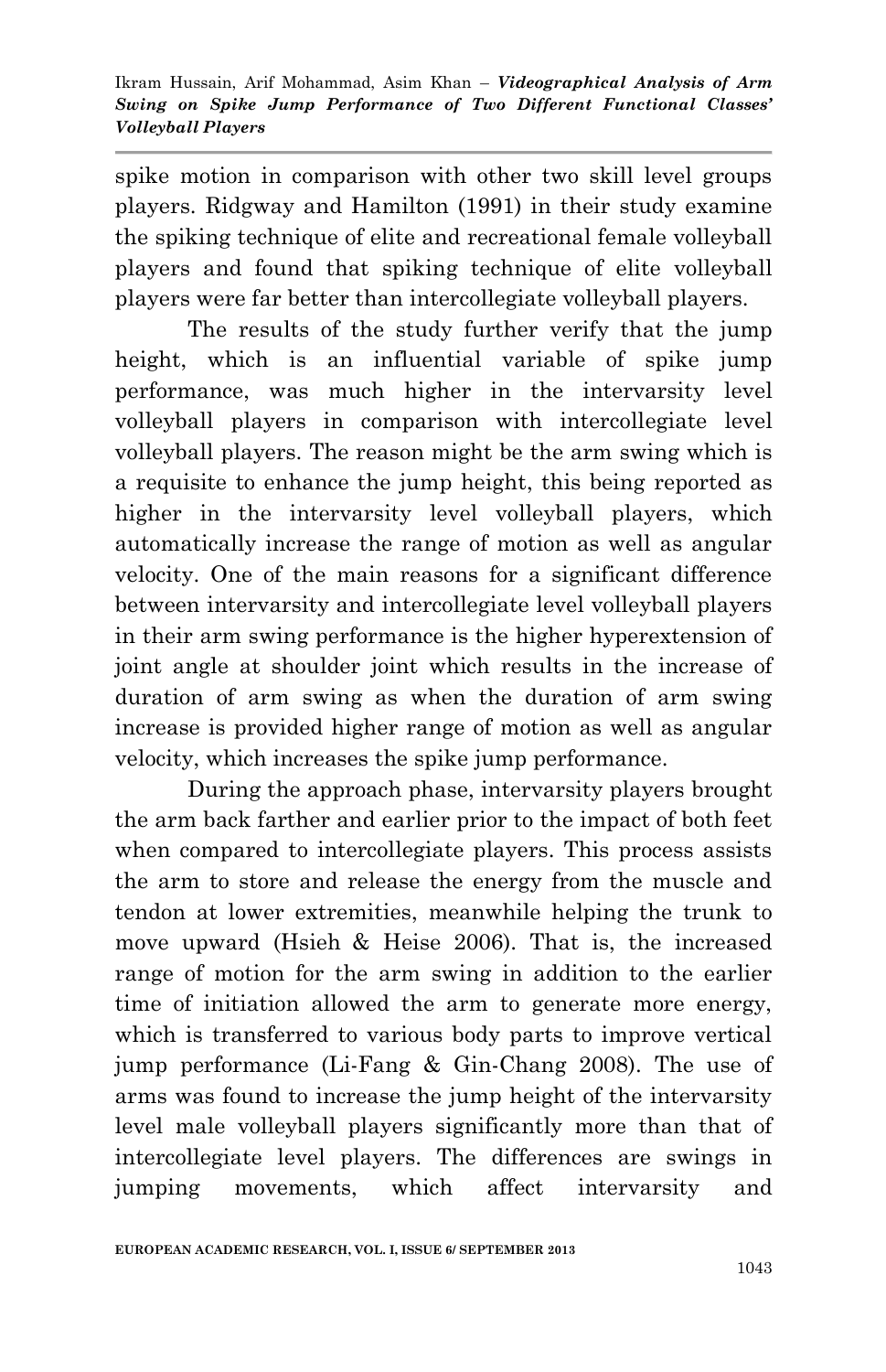intercollegiate players differently. The greater increase in arm swings in jump height for higher level players could be because of greater upper body strength compared to lower level players (Benedicte et al. 2010; Moore et al. 2007).

# **Conclusions**

On the basis of the results obtained from the present empirical investigation the following conclusions can be drawn:

- The volleyball player should put more emphasis on the greater range of arm swing, which increases the jump height for spiking performance.
- The player should increase the speed (faster) of the arm swing which would improve their spike performance.
- Increase in shoulder hyperextension joint angle at earlier onset of arm swings enhances the duration of arm swing which optimizes the ball velocity.

# **BIBLIOGRAPHY**

Baudin, J. P. 1980. *A biomechanical analysis of the volleyball spike jump.* Published M. Sc. Degree Thesis*,* Faculty of Graduate Studies and Research, The University of Alberta.

[Benedicte, F.](http://ajs.sagepub.com/search?author1=B%C3%A9n%C3%A9dicte+Forthomme&sortspec=date&submit=Submit), [Jean-Louis, C.](http://ajs.sagepub.com/search?author1=Jean-Louis+Croisier&sortspec=date&submit=Submit), [Guido, C.,](http://ajs.sagepub.com/search?author1=Guido+Ciccarone&sortspec=date&submit=Submit) [Jean-Michel, C.](http://ajs.sagepub.com/search?author1=Jean-Michel+Crielaard&sortspec=date&submit=Submit), and [Marc, C.](http://ajs.sagepub.com/search?author1=Marc+Cloes&sortspec=date&submit=Submit) 2010. "Factors correlated with volleyball spike velocity." *The American journal of sports medicine* 38(7).

Coleman, S., Benham, A., and Northcott, S. 1993. "A three-dimensional cinematographical analysis of the volleyball spike." *Journal of Sports Sciences* 11:259-302.

Coutts, K. D. 1982. "Kinetic differences of two volleyball jumping techniques." *Medicine and Science in Sports and Exercise* 14(1):57-59.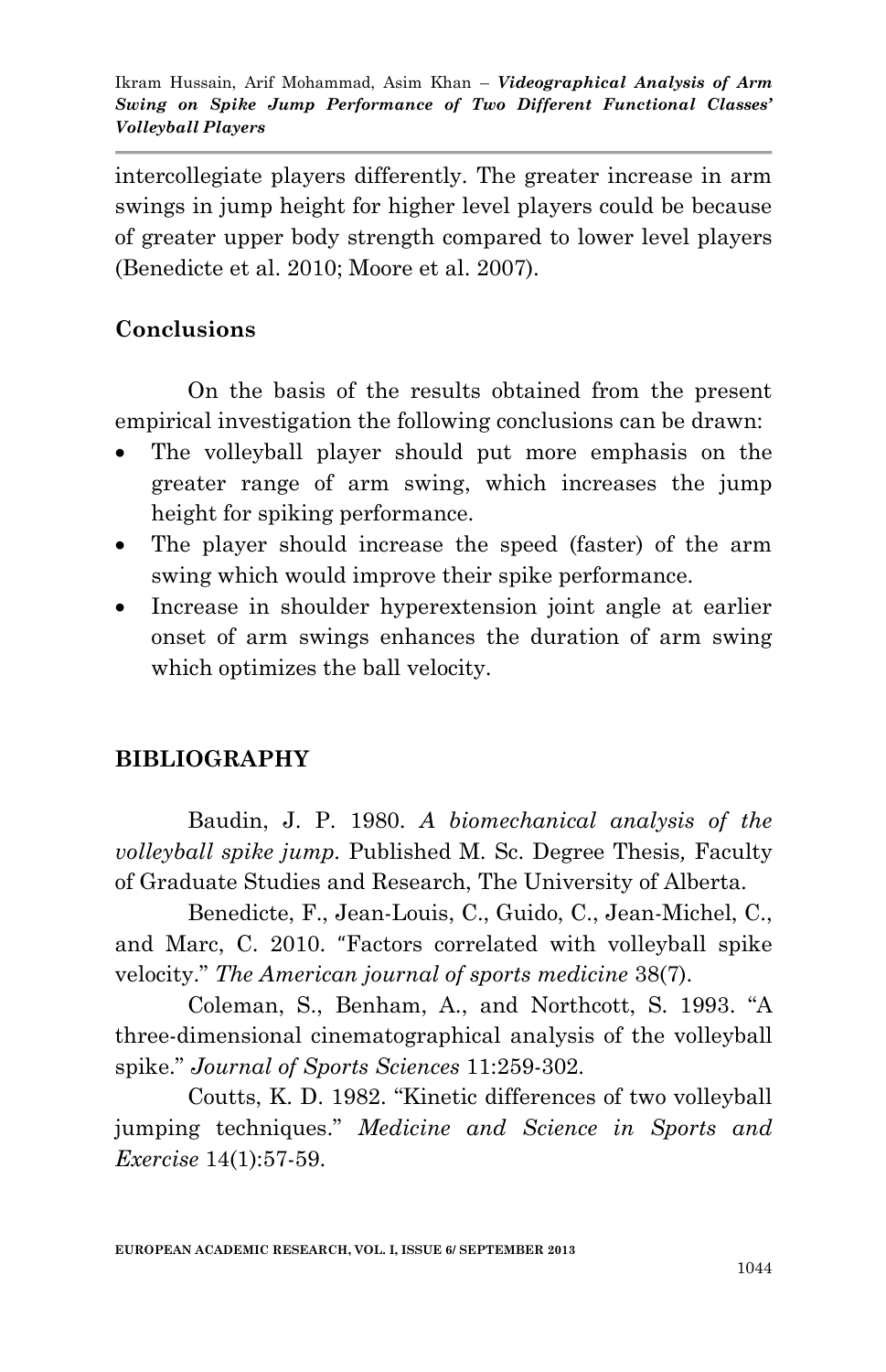Endo, T., and Masumura, M. 2007. "Biomechanical analysis of the spike motion for world class male volleyball players." *International Symposium on Biomechanics in Sports. Conference Proceedings Archive, 25*.

Enoka, R. M. 1971. "The effect of different lengths of run-up on the height to which a spiker in volleyball can reach." *New Zealand Journal of Health, Physical Education and Recreation* 4(3):5-15.

Feltner, M. E., Fraschetti, D. J., and Crisp, R. J. 1999. "Upper extremity augmentation of lower extremity kinetics during countermovement vertical jumps." *Journal of Sports Sciences* 17:449-466.

Harman, E. A., Rosenstein, M. T., Frykman, P. N., and Rosenstein, R. M. 1990. "The effects of arms and countermovement on vertical jumping." *Medicine and Science in Sports and Exercise* 22:825-833.

Hsieh, C., and Heise, G. D. 2006. "Important kinematic factors for male volleyball players in the performance of a spike jump." *Proceeding of American Society of Biomechanics, Blackburg, VA.* 

Hsieh, C., and Heise, G. D. 2008. "Arm swing of volleyball spike jump performance between advanced and recreational female players." *Proceeding of Fourth North American Congress on Biomechanics, Ann-Arbor, MI.*

Hussain, I., Khan, A., and Mohammad, A. 2011. "A comparison of selected biomechanical parameters of spike serves between intervarsity and intercollegiate volleyball players." *Journal of Education and Practice* 2(2): 18-24.

Hussain, I., Mohammad, A. and Khan, A. 2011. "Kinematic factors and volleyball spike jump performance of two different level male volleyball players." *Proceeding of National Seminar on Scientific Support in Sport, Dept. of Physical Health and Sports Education, Aligarh Muslim University, Aligarh, India, on January 30-31, 2011.*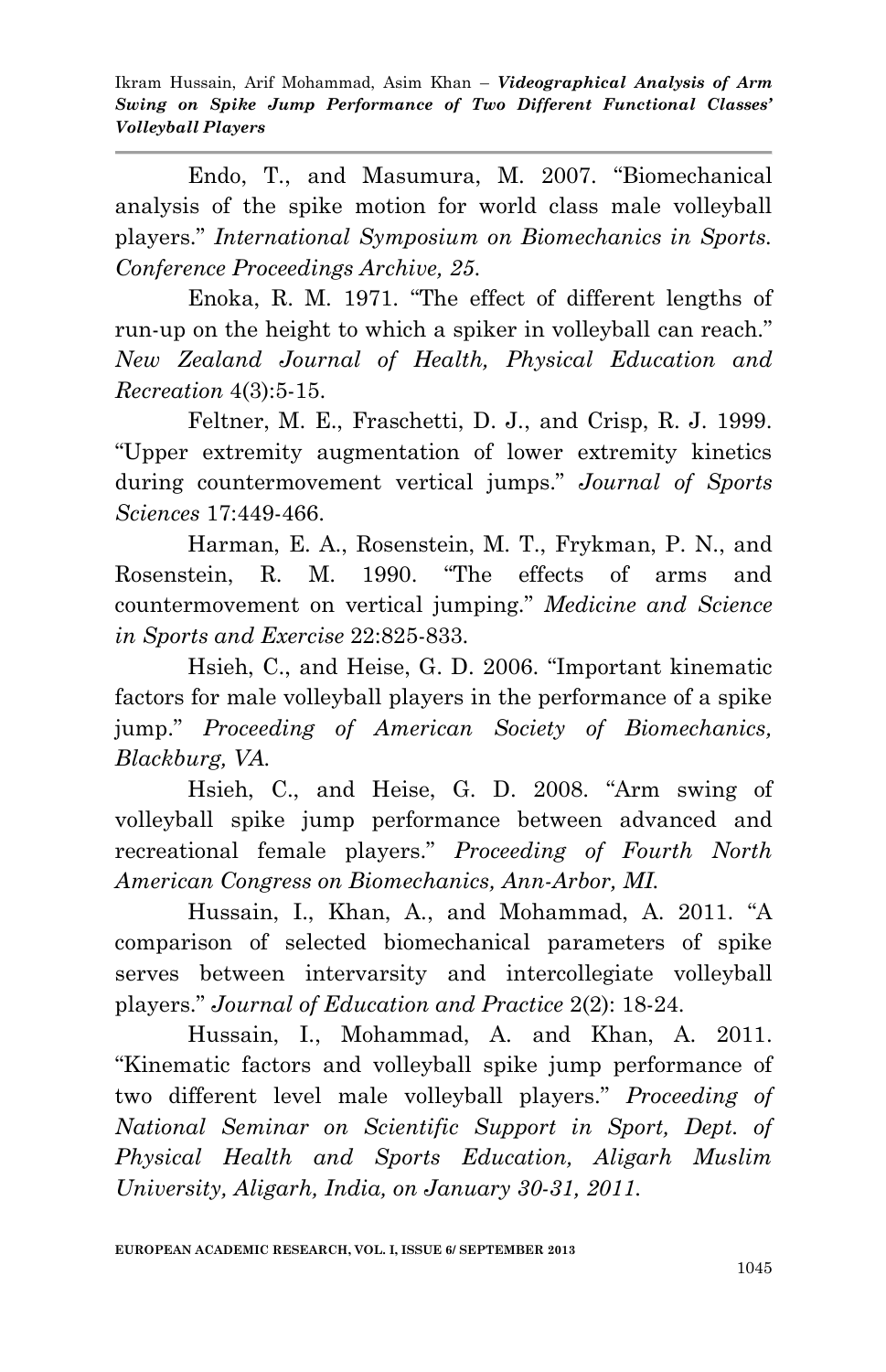Kensaku, M., Shintaro, T., Satoshi, M., Satoshi, H., and Satoshi, T. 1999. "Motion analysis in volleyball spike." *Proceedings of Annual Meeting of Japanese Society for Orthopaedic Biomechanics* 20:377-380.

Li-Fang, Liu, and Gin-Chang, Liu. 2008. "The application of range of motion (ROM) and coordination on volleyball spike." *International Symposium on Biomechanics in Sports. Conference Proceedings Archive, 26*.

Mark, D. T., Chris, J. H., Denis, B., and Gregg R. B. 2004. "Jumping and landing techniques in elite women's volleyball." *Journal of Sports Science and Medicine* 3:30-36.

Marquez, W. Q., Masumura, M., and Ae, M. 2005. "A Biomechanical analysis of spike motion for different skill levels of male volleyball players." *ISB XXth Congress-ASB 29th Annual Meeting, Cleveland, Ohio.*

Mondal, P., and Bhowmick, S. 2013. "A comparison of selected biomechanical parameters of front row spike between short set and high set ball." *International Journal of Physical Education, Fitness and Sports* 2 (1): 1-5.

Moore, C. A., Weiss, L. W., Schilling, B., Fry, A. C., and Li, Y. 2007. "Acute effects of augmented eccentric loading on jump squat performance." *Journal of Strength & Conditioning Research* 21(2):372-377.

Ridgway, M. E., and Hamilton, N. 1991. "Spiking technique of elite and recreational female volleyball players." In *Biomechanics in Sports IX,* edited by C. L. Tant, P. E. Patterson, & S. L. York*,* 35-38*.* Ames, IA: Iowa State University.

Romer, K., and Kuhlmann, C. 2008. "Investigation of shoulder kinematics in volleyball spikes." *International Symposium on Biomechanics in Sports. Conference Proceedings Archive, 26*.